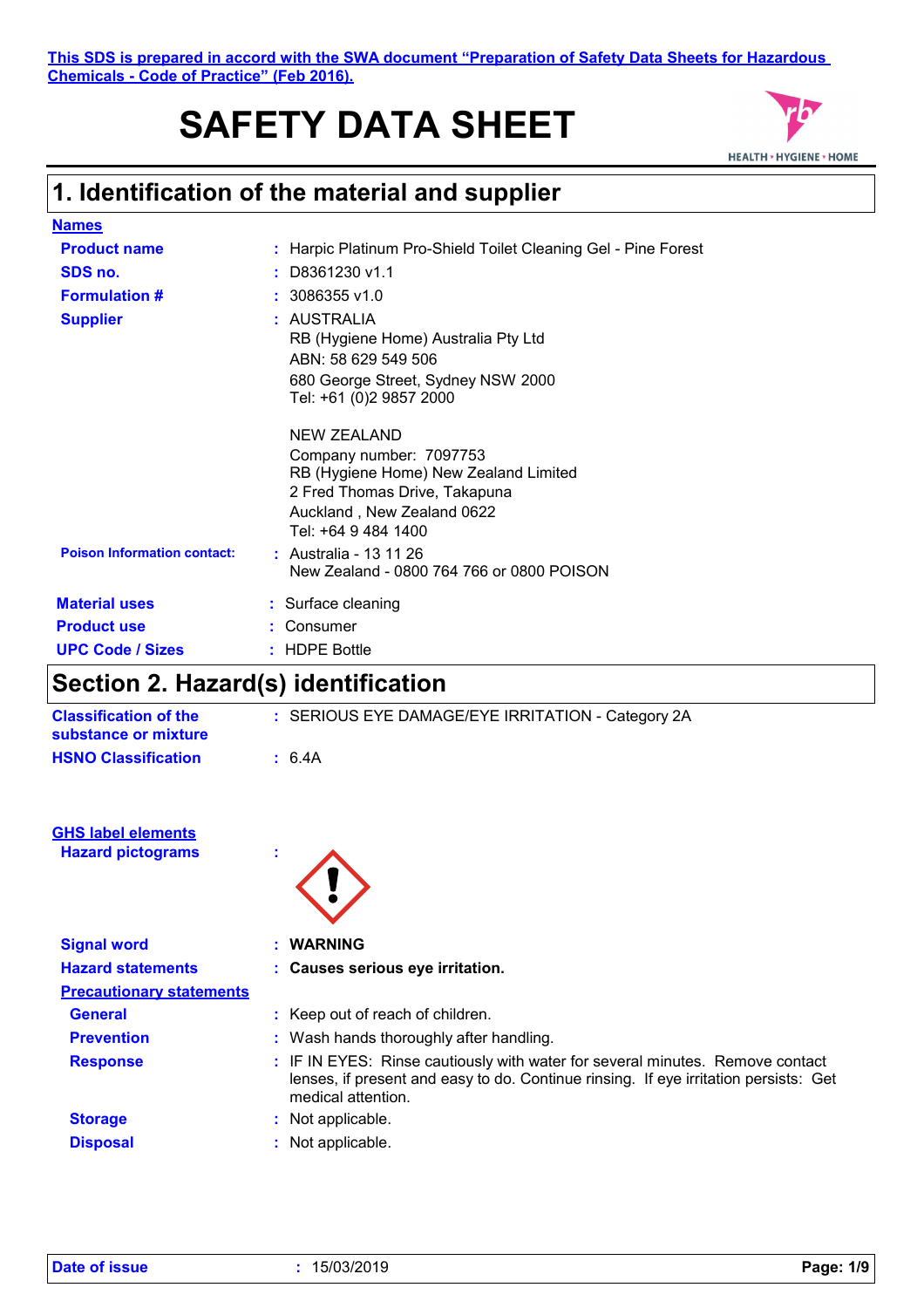## **Section 2. Hazard(s) identification**

**Supplemental label elements**

**: Ingredient Declaration** Benzalkonium Chloride 0.34% w/v

**Other hazards which do not :** None known. **result in classification**

## **Section 3. Composition and ingredient information**

**Substance/mixture :**

: Mixture

| 10.34<br>Quaternary ammonium<br>compounds, benzyl-<br>C12-16-alkyldimethyl, chlorides | 68424-85-1 |
|---------------------------------------------------------------------------------------|------------|

 **Other Non-hazardous ingredients to 100%**

**Occupational exposure limits, if available, are listed in Section 8.**

### **Section 4. First aid measures**

### **Description of necessary first aid measures**

| Eye contact         | : Immediately flush eyes with plenty of water, occasionally lifting the upper and lower<br>eyelids. Check for and remove any contact lenses. Continue to rinse for at least 10<br>minutes. Get medical attention.                                                                                                                                                                                                                                                                                                                                                                                                                                                                                                                                                                                                            |
|---------------------|------------------------------------------------------------------------------------------------------------------------------------------------------------------------------------------------------------------------------------------------------------------------------------------------------------------------------------------------------------------------------------------------------------------------------------------------------------------------------------------------------------------------------------------------------------------------------------------------------------------------------------------------------------------------------------------------------------------------------------------------------------------------------------------------------------------------------|
| <b>Inhalation</b>   | : Remove victim to fresh air and keep at rest in a position comfortable for breathing.<br>If not breathing, if breathing is irregular or if respiratory arrest occurs, provide<br>artificial respiration or oxygen by trained personnel. It may be dangerous to the<br>person providing aid to give mouth-to-mouth resuscitation. Get medical attention if<br>adverse health effects persist or are severe. If unconscious, place in recovery<br>position and get medical attention immediately. Maintain an open airway. Loosen<br>tight clothing such as a collar, tie, belt or waistband.                                                                                                                                                                                                                                 |
| <b>Skin contact</b> | : Flush contaminated skin with plenty of water. Remove contaminated clothing and<br>shoes. Get medical attention if symptoms occur. Wash clothing before reuse.<br>Clean shoes thoroughly before reuse.                                                                                                                                                                                                                                                                                                                                                                                                                                                                                                                                                                                                                      |
| <b>Ingestion</b>    | : Wash out mouth with water. Remove dentures if any. Remove victim to fresh air<br>and keep at rest in a position comfortable for breathing. If material has been<br>swallowed and the exposed person is conscious, give small quantities of water to<br>drink. Stop if the exposed person feels sick as vomiting may be dangerous. Do not<br>induce vomiting unless directed to do so by medical personnel. If vomiting occurs,<br>the head should be kept low so that vomit does not enter the lungs. Get medical<br>attention if adverse health effects persist or are severe. Never give anything by<br>mouth to an unconscious person. If unconscious, place in recovery position and get<br>medical attention immediately. Maintain an open airway. Loosen tight clothing such<br>as a collar, tie, belt or waistband. |

|                                                                         | Most important symptoms/effects, acute and delayed  |  |  |
|-------------------------------------------------------------------------|-----------------------------------------------------|--|--|
| <b>Potential acute health effects</b>                                   |                                                     |  |  |
| <b>Eye contact</b>                                                      | : Causes serious eye irritation.                    |  |  |
| <b>Inhalation</b>                                                       | : No known significant effects or critical hazards. |  |  |
| <b>Skin contact</b>                                                     | : No known significant effects or critical hazards. |  |  |
| : No known significant effects or critical hazards.<br><b>Ingestion</b> |                                                     |  |  |
| <b>Over-exposure signs/symptoms</b>                                     |                                                     |  |  |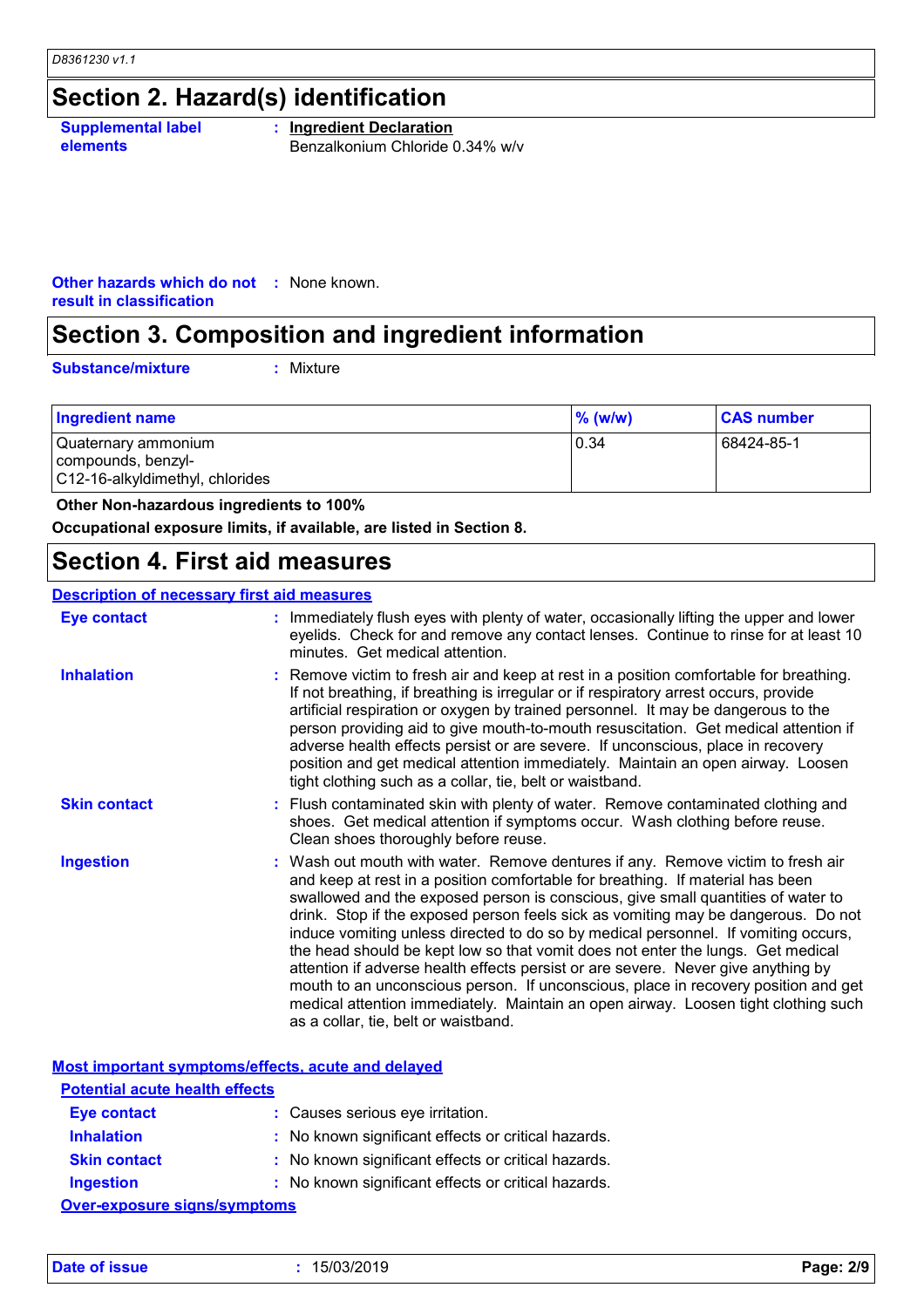## **Section 4. First aid measures**

| <b>Eye contact</b>                | : Adverse symptoms may include the following:<br>pain or irritation<br>watering<br>redness                                                                                    |
|-----------------------------------|-------------------------------------------------------------------------------------------------------------------------------------------------------------------------------|
| <b>Inhalation</b>                 | : No specific data.                                                                                                                                                           |
| <b>Skin contact</b>               | : No specific data.                                                                                                                                                           |
| <b>Ingestion</b>                  | : No specific data.                                                                                                                                                           |
|                                   | Indication of immediate medical attention and special treatment needed, if necessary                                                                                          |
| <b>Notes to physician</b>         | : Treat symptomatically. Contact poison treatment specialist immediately if large<br>quantities have been ingested or inhaled.                                                |
| <b>Specific treatments</b>        | : No specific treatment.                                                                                                                                                      |
| <b>Protection of first-aiders</b> | : No action shall be taken involving any personal risk or without suitable training. It<br>may be dangerous to the person providing aid to give mouth-to-mouth resuscitation. |

### **See toxicological information (Section 11)**

| <b>Section 5. Firefighting measures</b> |  |
|-----------------------------------------|--|
| <b>Extinguishing media</b>              |  |

| <b>Suitable extinguishing</b><br>media                   | : Use an extinguishing agent suitable for the surrounding fire.                                                                                                                                     |
|----------------------------------------------------------|-----------------------------------------------------------------------------------------------------------------------------------------------------------------------------------------------------|
| <b>Unsuitable extinguishing</b><br>media                 | : None known.                                                                                                                                                                                       |
| <b>Specific hazards arising</b><br>from the chemical     | : In a fire, hazardous decomposition products may be produced.                                                                                                                                      |
| <b>Hazardous thermal</b><br>decomposition products       | : No specific data.                                                                                                                                                                                 |
| <b>Special protective actions</b><br>for fire-fighters   | : Promptly isolate the scene by removing all persons from the vicinity of the incident if<br>there is a fire. No action shall be taken involving any personal risk or without<br>suitable training. |
| <b>Special protective</b><br>equipment for fire-fighters | : Fire-fighters should wear appropriate protective equipment and self-contained<br>breathing apparatus (SCBA) with a full face-piece operated in positive pressure<br>mode.                         |

### **Hazchem code**

## **Section 6. Accidental release measures**

|                                   | <b>Personal precautions, protective equipment and emergency procedures</b>                                                                                                                                                                                                                                                                                                                                      |
|-----------------------------------|-----------------------------------------------------------------------------------------------------------------------------------------------------------------------------------------------------------------------------------------------------------------------------------------------------------------------------------------------------------------------------------------------------------------|
| For non-emergency<br>personnel    | : No action shall be taken involving any personal risk or without suitable training.<br>Evacuate surrounding areas. Keep unnecessary and unprotected personnel from<br>entering. Do not touch or walk through spilt material. Avoid breathing vapour or<br>mist. Provide adequate ventilation. Wear appropriate respirator when ventilation is<br>inadequate. Put on appropriate personal protective equipment. |
| <b>For emergency responders :</b> | If specialised clothing is required to deal with the spillage, take note of any<br>information in Section 8 on suitable and unsuitable materials. See also the<br>information in "For non-emergency personnel".                                                                                                                                                                                                 |
| <b>Environmental precautions</b>  | : Avoid dispersal of spilt material and runoff and contact with soil, waterways, drains<br>and sewers. Inform the relevant authorities if the product has caused environmental<br>pollution (sewers, waterways, soil or air).                                                                                                                                                                                   |

**Methods and material for containment and cleaning up**

| Date of issue | 15/03/2019 | Page: 3/9 |
|---------------|------------|-----------|
|---------------|------------|-----------|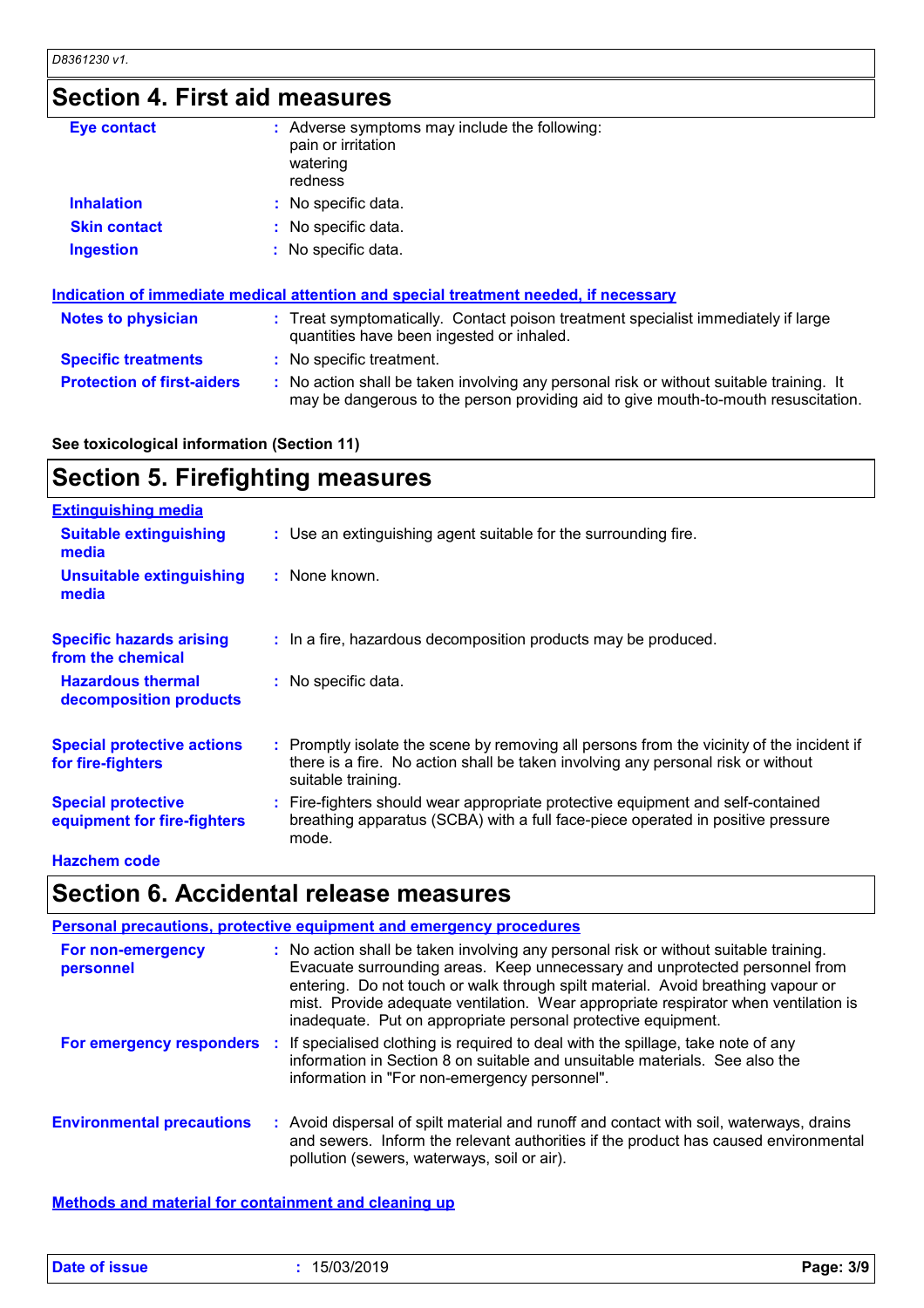## **Section 6. Accidental release measures**

| <b>Small spill</b> | : Stop leak if without risk. Move containers from spill area. Dilute with water and mop<br>up if water-soluble. Alternatively, or if water-insoluble, absorb with an inert dry<br>material and place in an appropriate waste disposal container. Dispose of via a<br>licensed waste disposal contractor.                                                                                                                                                                                                                                                                                                                                                                                                          |
|--------------------|-------------------------------------------------------------------------------------------------------------------------------------------------------------------------------------------------------------------------------------------------------------------------------------------------------------------------------------------------------------------------------------------------------------------------------------------------------------------------------------------------------------------------------------------------------------------------------------------------------------------------------------------------------------------------------------------------------------------|
| <b>Large spill</b> | : Stop leak if without risk. Move containers from spill area. Approach the release<br>from upwind. Prevent entry into sewers, water courses, basements or confined<br>areas. Wash spillages into an effluent treatment plant or proceed as follows.<br>Contain and collect spillage with non-combustible, absorbent material e.g. sand,<br>earth, vermiculite or diatomaceous earth and place in container for disposal<br>according to local regulations (see Section 13). Dispose of via a licensed waste<br>disposal contractor. Contaminated absorbent material may pose the same hazard<br>as the spilt product. Note: see Section 1 for emergency contact information and<br>Section 13 for waste disposal. |

**See Section 1 for emergency contact information.**

**See Section 8 for information on appropriate personal protective equipment.**

**See Section 13 for additional waste treatment information.**

## **Section 7. Handling and storage**

### **Precautions for safe handling**

| <b>Protective measures</b>                                                       | : Put on appropriate personal protective equipment (see Section 8). Do not ingest.<br>Avoid contact with eyes, skin and clothing. Avoid breathing vapour or mist. Keep in<br>the original container or an approved alternative made from a compatible material,<br>kept tightly closed when not in use. Empty containers retain product residue and<br>can be hazardous. Do not reuse container.                                                                                                               |
|----------------------------------------------------------------------------------|----------------------------------------------------------------------------------------------------------------------------------------------------------------------------------------------------------------------------------------------------------------------------------------------------------------------------------------------------------------------------------------------------------------------------------------------------------------------------------------------------------------|
| <b>Advice on general</b><br>occupational hygiene                                 | : Eating, drinking and smoking should be prohibited in areas where this material is<br>handled, stored and processed. Workers should wash hands and face before<br>eating, drinking and smoking. Remove contaminated clothing and protective<br>equipment before entering eating areas. See also Section 8 for additional<br>information on hygiene measures.                                                                                                                                                  |
| <b>Conditions for safe storage,</b><br>including any<br><b>incompatibilities</b> | : Store in accordance with local regulations. Store in original container protected<br>from direct sunlight in a dry, cool and well-ventilated area, away from incompatible<br>materials (see Section 10) and food and drink. Keep container tightly closed and<br>sealed until ready for use. Containers that have been opened must be carefully<br>resealed and kept upright to prevent leakage. Do not store in unlabelled containers.<br>Use appropriate containment to avoid environmental contamination. |

## **Section 8. Exposure controls and personal protection**

| <b>Control parameters</b>                         |  |                                                                                                                                                                                                                                                                                                                                 |  |  |
|---------------------------------------------------|--|---------------------------------------------------------------------------------------------------------------------------------------------------------------------------------------------------------------------------------------------------------------------------------------------------------------------------------|--|--|
| <b>Australia</b>                                  |  |                                                                                                                                                                                                                                                                                                                                 |  |  |
| <b>Occupational exposure limits</b>               |  |                                                                                                                                                                                                                                                                                                                                 |  |  |
| None.                                             |  |                                                                                                                                                                                                                                                                                                                                 |  |  |
| <b>New Zealand</b>                                |  |                                                                                                                                                                                                                                                                                                                                 |  |  |
| <b>Occupational exposure limits</b>               |  | : No exposure standard allocated.                                                                                                                                                                                                                                                                                               |  |  |
| <b>Appropriate engineering</b><br><b>controls</b> |  | : Good general ventilation should be sufficient to control worker exposure to airborne<br>contaminants.                                                                                                                                                                                                                         |  |  |
| <b>Environmental exposure</b><br><b>controls</b>  |  | : Emissions from ventilation or work process equipment should be checked to ensure<br>they comply with the requirements of environmental protection legislation. In some<br>cases, fume scrubbers, filters or engineering modifications to the process<br>equipment will be necessary to reduce emissions to acceptable levels. |  |  |

**Individual protection measures**

**Date of issue :** 15/03/2019 **Page: 4/9**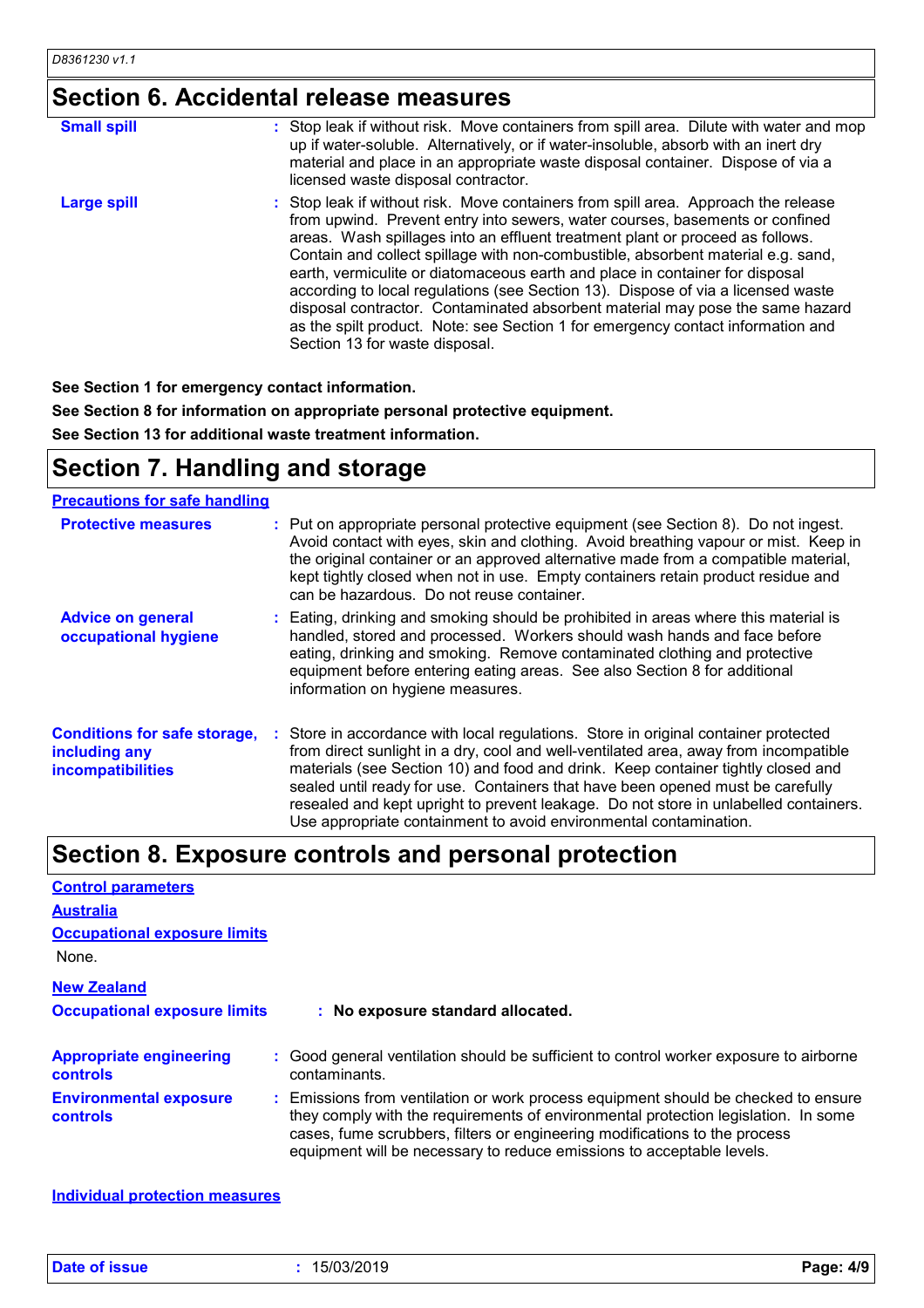## **Section 8. Exposure controls and personal protection**

| : Wash hands, forearms and face thoroughly after handling chemical products, before<br>eating, smoking and using the lavatory and at the end of the working period.<br>Appropriate techniques should be used to remove potentially contaminated clothing.<br>Wash contaminated clothing before reusing. Ensure that eyewash stations and<br>safety showers are close to the workstation location.                                                                                                                                                                                                                         |
|---------------------------------------------------------------------------------------------------------------------------------------------------------------------------------------------------------------------------------------------------------------------------------------------------------------------------------------------------------------------------------------------------------------------------------------------------------------------------------------------------------------------------------------------------------------------------------------------------------------------------|
| Safety eyewear complying with an approved standard should be used when a risk<br>assessment indicates this is necessary to avoid exposure to liquid splashes, mists,<br>gases or dusts. If contact is possible, the following protection should be worn,<br>unless the assessment indicates a higher degree of protection: chemical splash<br>goggles.                                                                                                                                                                                                                                                                    |
|                                                                                                                                                                                                                                                                                                                                                                                                                                                                                                                                                                                                                           |
| : Chemical-resistant, impervious gloves complying with an approved standard should<br>be worn at all times when handling chemical products if a risk assessment indicates<br>this is necessary. Considering the parameters specified by the glove manufacturer,<br>check during use that the gloves are still retaining their protective properties. It<br>should be noted that the time to breakthrough for any glove material may be<br>different for different glove manufacturers. In the case of mixtures, consisting of<br>several substances, the protection time of the gloves cannot be accurately<br>estimated. |
| : Personal protective equipment for the body should be selected based on the task<br>being performed and the risks involved and should be approved by a specialist<br>before handling this product.                                                                                                                                                                                                                                                                                                                                                                                                                       |
| Appropriate footwear and any additional skin protection measures should be<br>selected based on the task being performed and the risks involved and should be<br>approved by a specialist before handling this product.                                                                                                                                                                                                                                                                                                                                                                                                   |
| Based on the hazard and potential for exposure, select a respirator that meets the<br>appropriate standard or certification. Respirators must be used according to a<br>respiratory protection program to ensure proper fitting, training, and other important<br>aspects of use.                                                                                                                                                                                                                                                                                                                                         |
|                                                                                                                                                                                                                                                                                                                                                                                                                                                                                                                                                                                                                           |

## **Section 9. Physical and chemical properties**

| <b>Appearance</b>                                 |                                                                        |
|---------------------------------------------------|------------------------------------------------------------------------|
| <b>Physical state</b>                             | : Liquid. [Clear.]                                                     |
| <b>Colour</b>                                     | $:$ Green.                                                             |
| <b>Odour</b>                                      | $:$ Fresh Pine                                                         |
| <b>Odour threshold</b>                            | : Not available.                                                       |
| pH                                                | $: 3.9 \text{ to } 4.1$                                                |
| <b>Melting point</b>                              | : Not available.                                                       |
| <b>Boiling point</b>                              | : Not available.                                                       |
| <b>Flash point</b>                                | Closed cup: >93.3°C (>199.9°F)                                         |
| <b>Evaporation rate</b>                           | : Not available.                                                       |
| <b>Flammability (solid, gas)</b>                  | $:$ Not available.                                                     |
| Lower and upper explosive<br>(flammable) limits   | : Not available.                                                       |
| <b>Vapour pressure</b>                            | $:$ Not available.                                                     |
| <b>Vapour density</b>                             | : Not available.                                                       |
| <b>Relative density</b>                           | $: 0.98$ to 1.02                                                       |
| <b>Solubility</b>                                 | : Easily soluble in the following materials: cold water and hot water. |
| <b>Solubility in water</b>                        | : Easily soluble in the following materials: cold water and hot water. |
| <b>Partition coefficient: n-</b><br>octanol/water | : Not available.                                                       |
| <b>Auto-ignition temperature</b>                  | : Not available.                                                       |
| <b>Decomposition temperature : Not available.</b> |                                                                        |
| <b>Viscosity</b>                                  | Not available.                                                         |

**Date of issue :** 15/03/2019 **Page: 5/9**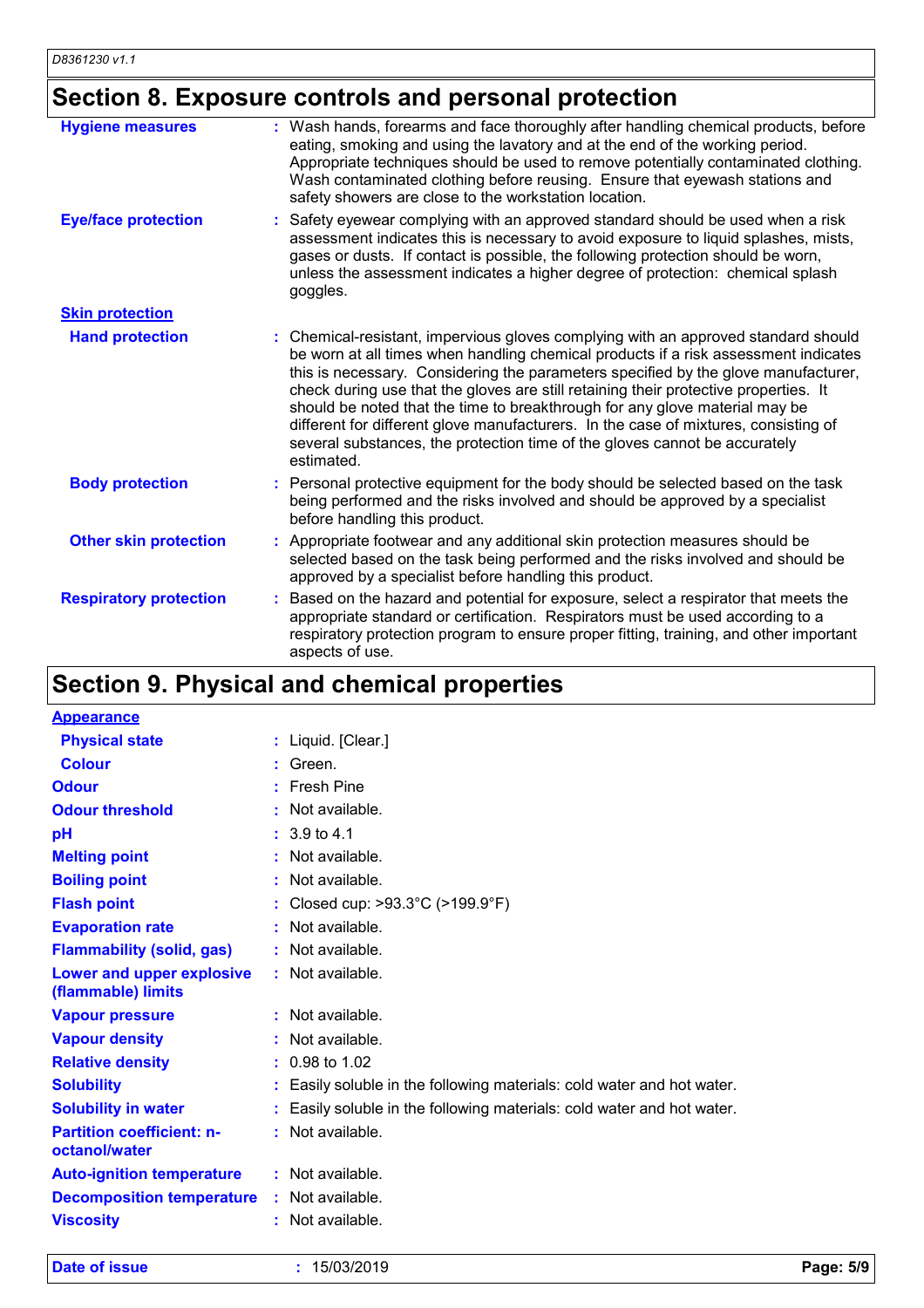## **Section 9. Physical and chemical properties**

**Flow time (ISO 2431) :** Not available.

### **Section 10. Stability and reactivity**

| <b>Reactivity</b>                            | : No specific test data related to reactivity available for this product or its ingredients.              |
|----------------------------------------------|-----------------------------------------------------------------------------------------------------------|
| <b>Chemical stability</b>                    | : The product is stable.                                                                                  |
| <b>Possibility of hazardous</b><br>reactions | : Under normal conditions of storage and use, hazardous reactions will not occur.                         |
| <b>Conditions to avoid</b>                   | No specific data.                                                                                         |
| <b>Incompatible materials</b>                | : No specific data.                                                                                       |
| <b>Hazardous decomposition</b><br>products   | : Under normal conditions of storage and use, hazardous decomposition products<br>should not be produced. |

## **Section 11. Toxicological information**

| <b>Date of issue</b>                                                                                                    | : 15/03/2019                                                                                                                                                                                                | Page: 6/9 |
|-------------------------------------------------------------------------------------------------------------------------|-------------------------------------------------------------------------------------------------------------------------------------------------------------------------------------------------------------|-----------|
| <b>Conclusion/Summary</b><br><b>Specific target organ toxicity (single exposure)</b><br>Not available.                  | : Based on available data, the classification criteria are not met.                                                                                                                                         |           |
| <b>Conclusion/Summary</b><br><b>Teratogenicity</b><br>Not available.                                                    | : Based on available data, the classification criteria are not met.                                                                                                                                         |           |
| <b>Conclusion/Summary</b><br><b>Reproductive toxicity</b><br>Not available.                                             | : Based on available data, the classification criteria are not met.                                                                                                                                         |           |
| <b>Conclusion/Summary</b><br><b>Carcinogenicity</b><br>Not available.                                                   | : Based on available data, the classification criteria are not met.                                                                                                                                         |           |
| <b>Conclusion/Summary</b><br><b>Skin</b><br><b>Respiratory</b><br><b>Mutagenicity</b><br>Not available.                 | : Based on available data, the classification criteria are not met.<br>: Based on available data, the classification criteria are not met.                                                                  |           |
| <b>Conclusion/Summary</b><br><b>Skin</b><br><b>Eyes</b><br><b>Respiratory</b><br><b>Sensitisation</b><br>Not available. | : Based on available data, the classification criteria are not met.<br>: Based on Calculation method: Causes serious eye irritation.<br>: Based on available data, the classification criteria are not met. |           |
| <b>Conclusion/Summary</b><br><b>Irritation/Corrosion</b><br>Not available.                                              | : Based on available data, the classification criteria are not met.                                                                                                                                         |           |
| <b>Information on toxicological effects</b><br><b>Acute toxicity</b><br>Not available.                                  |                                                                                                                                                                                                             |           |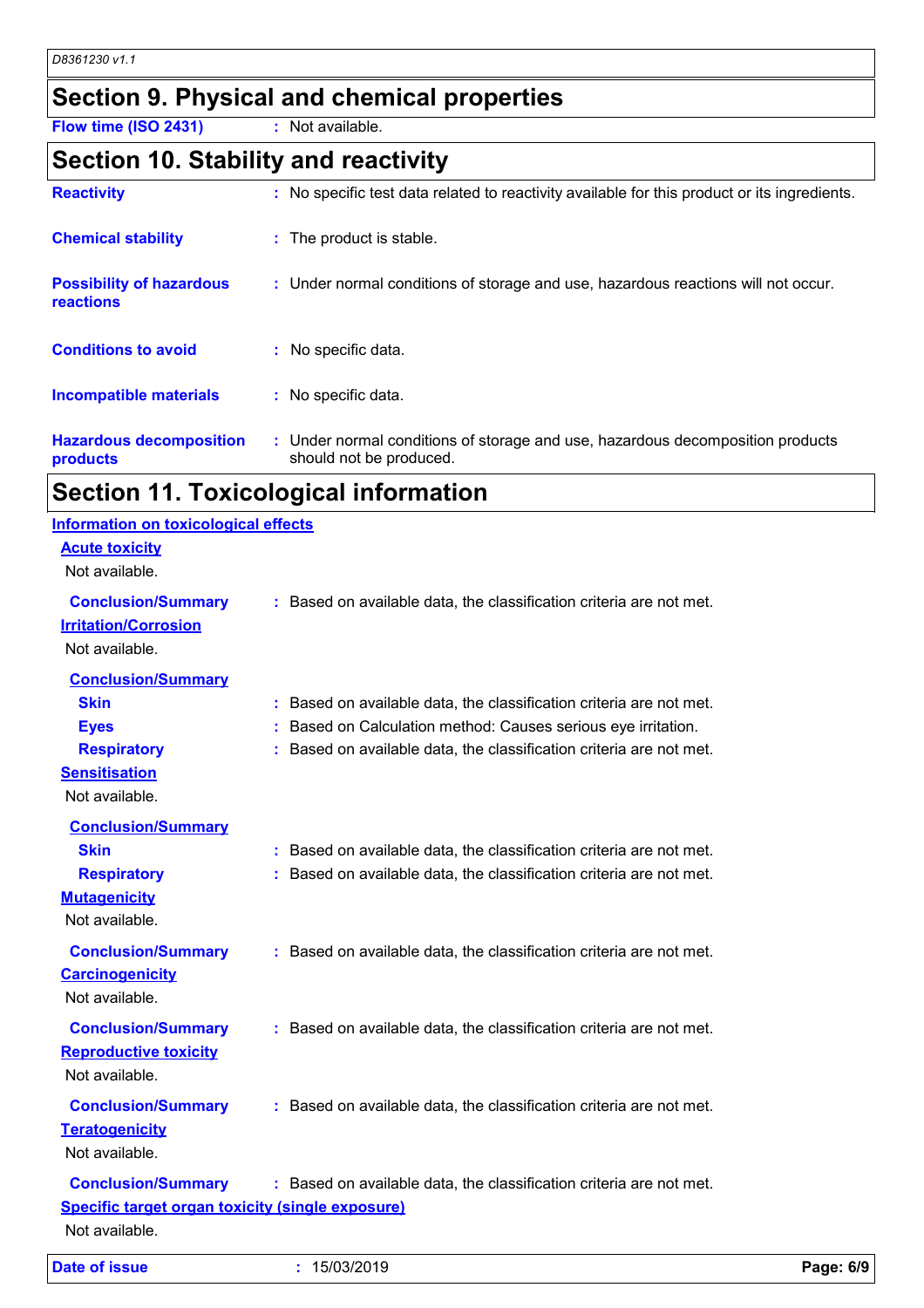## **Section 11. Toxicological information**

**Specific target organ toxicity (repeated exposure)**

Not available.

#### **Aspiration hazard**

Not available.

| <b>Information on likely routes : Not available.</b><br>of exposure |                                                                                     |
|---------------------------------------------------------------------|-------------------------------------------------------------------------------------|
| <b>Potential acute health effects</b>                               |                                                                                     |
| Eye contact                                                         | : Causes serious eye irritation.                                                    |
| <b>Inhalation</b>                                                   | : No known significant effects or critical hazards.                                 |
| <b>Skin contact</b>                                                 | : No known significant effects or critical hazards.                                 |
| <b>Ingestion</b>                                                    | : No known significant effects or critical hazards.                                 |
|                                                                     |                                                                                     |
|                                                                     | <b>Symptoms related to the physical, chemical and toxicological characteristics</b> |

| <b>Eye contact</b>  | : Adverse symptoms may include the following:<br>pain or irritation<br>watering<br>redness |  |  |  |
|---------------------|--------------------------------------------------------------------------------------------|--|--|--|
| <b>Inhalation</b>   | : No specific data.                                                                        |  |  |  |
| <b>Skin contact</b> | : No specific data.                                                                        |  |  |  |
| <b>Ingestion</b>    | : No specific data.                                                                        |  |  |  |

|                                                   | Delayed and immediate effects as well as chronic effects from short and long-term exposure |
|---------------------------------------------------|--------------------------------------------------------------------------------------------|
| <b>Short term exposure</b>                        |                                                                                            |
| <b>Potential immediate</b><br><b>effects</b>      | $:$ Not available.                                                                         |
| <b>Potential delayed effects</b>                  | : Not available.                                                                           |
| <b>Long term exposure</b>                         |                                                                                            |
| <b>Potential immediate</b><br><b>effects</b>      | $:$ Not available.                                                                         |
| <b>Potential delayed effects : Not available.</b> |                                                                                            |
| <b>Potential chronic health effects</b>           |                                                                                            |
| Not available.                                    |                                                                                            |
| <b>Conclusion/Summary</b>                         | : Based on available data, the classification criteria are not met.                        |
| <b>General</b>                                    | : No known significant effects or critical hazards.                                        |
| <b>Carcinogenicity</b>                            | : No known significant effects or critical hazards.                                        |
| <b>Mutagenicity</b>                               | : No known significant effects or critical hazards.                                        |
| <b>Teratogenicity</b>                             | : No known significant effects or critical hazards.                                        |
| <b>Developmental effects</b>                      | : No known significant effects or critical hazards.                                        |
| <b>Fertility effects</b>                          | : No known significant effects or critical hazards.                                        |

#### **Numerical measures of toxicity**

### **Acute toxicity estimates**

| Route | <b>ATE value</b> |
|-------|------------------|
| Oral  | >5000 mg/kg      |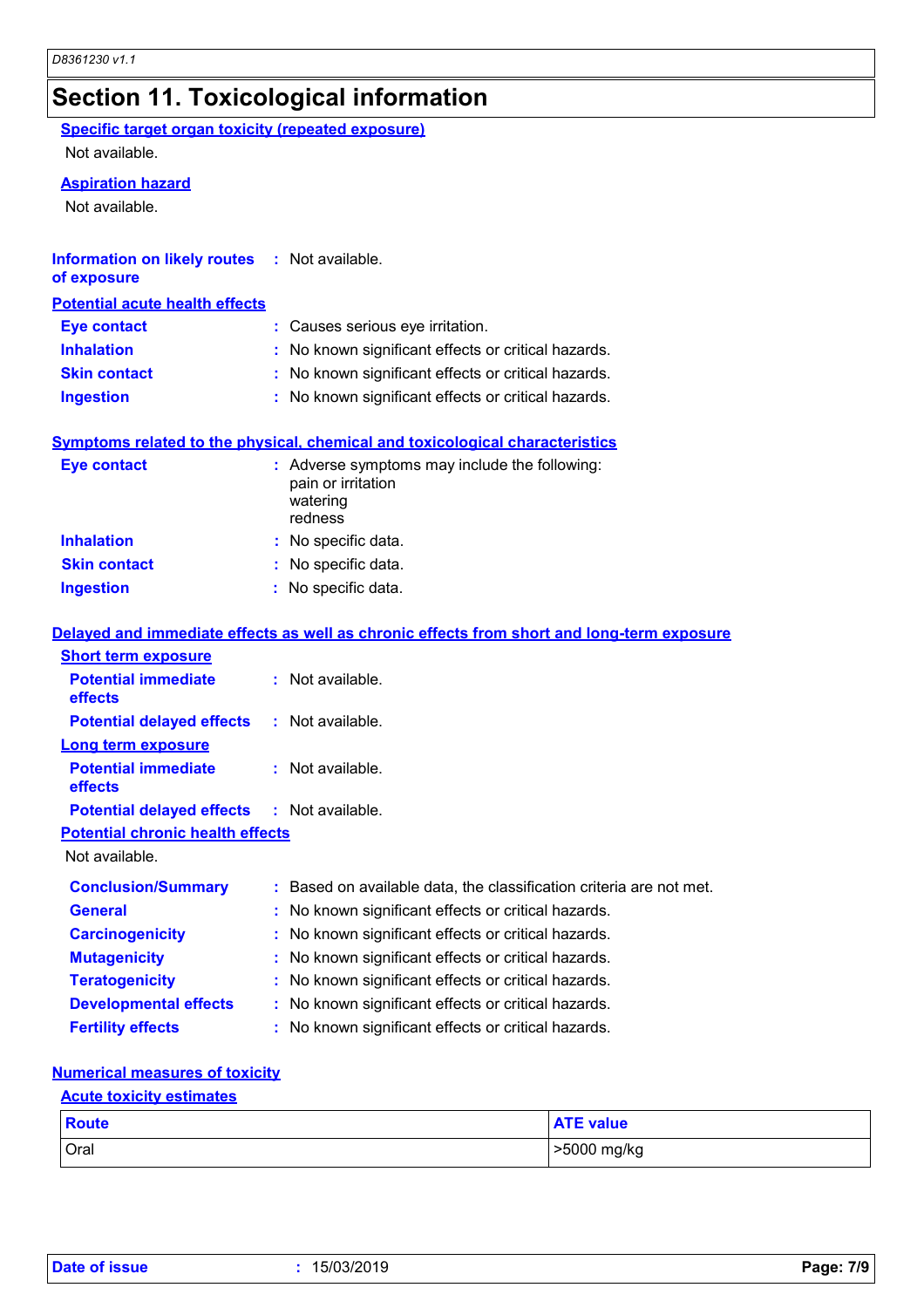## **Section 12. Ecological information**

| <b>Toxicity</b>                                         |                                                                                                                                                                                                                                                                                                                                                                                                    |
|---------------------------------------------------------|----------------------------------------------------------------------------------------------------------------------------------------------------------------------------------------------------------------------------------------------------------------------------------------------------------------------------------------------------------------------------------------------------|
| Not available.                                          |                                                                                                                                                                                                                                                                                                                                                                                                    |
| <b>Conclusion/Summary</b>                               | : Based on available data, the classification criteria are not met.                                                                                                                                                                                                                                                                                                                                |
| <b>Persistence and degradability</b>                    |                                                                                                                                                                                                                                                                                                                                                                                                    |
| <b>Conclusion/Summary</b>                               | : The surfactant(s) contained in this preparation complies (comply) with the<br>biodegradability criteria as laid down in Regulation (EC) No.648/2004 on detergents.<br>Data to support this assertion are held at the disposal of the competent authorities<br>of the Member States and will be made available to them, at their direct request or<br>at the request of a detergent manufacturer. |
| <b>Bioaccumulative potential</b>                        |                                                                                                                                                                                                                                                                                                                                                                                                    |
| Not available.                                          |                                                                                                                                                                                                                                                                                                                                                                                                    |
| <b>Mobility in soil</b>                                 |                                                                                                                                                                                                                                                                                                                                                                                                    |
| <b>Soil/water partition</b><br><b>coefficient (Koc)</b> | $:$ Not available.                                                                                                                                                                                                                                                                                                                                                                                 |
| <b>Other adverse effects</b>                            | : No known significant effects or critical hazards.                                                                                                                                                                                                                                                                                                                                                |

### **Section 13. Disposal considerations**

**Disposal methods :**

The generation of waste should be avoided or minimised wherever possible. Disposal of this product, solutions and any by-products should at all times comply with the requirements of environmental protection and waste disposal legislation and any regional local authority requirements. Dispose of surplus and nonrecyclable products via a licensed waste disposal contractor. Waste should not be disposed of untreated to the sewer unless fully compliant with the requirements of all authorities with jurisdiction. Waste packaging should be recycled. Incineration or landfill should only be considered when recycling is not feasible. This material and its container must be disposed of in a safe way. Care should be taken when handling emptied containers that have not been cleaned or rinsed out. Empty containers or liners may retain some product residues. Avoid dispersal of spilt material and runoff and contact with soil, waterways, drains and sewers.

| 14. Transport information |                         |                                |                          |     |       |                               |
|---------------------------|-------------------------|--------------------------------|--------------------------|-----|-------|-------------------------------|
| <b>Regulation</b>         |                         | UN number Proper shipping name | <b>Classes</b>           | PG* | Label | <b>Additional information</b> |
| <b>ADG</b>                | <b>Not</b><br>regulated | Not applicable.                | <b>Not</b><br>available. |     |       |                               |
| <b>IMDG</b>               | <b>Not</b><br>regulated | Not applicable.                | <b>Not</b><br>available. |     |       |                               |
| <b>IATA</b>               | <b>Not</b><br>regulated | Not applicable.                | <b>Not</b><br>available. |     |       |                               |

PG\* : Packing group

**Special precautions for user Transport within user's premises:** always transport in closed containers that are **:** upright and secure. Ensure that persons transporting the product know what to do in the event of an accident or spillage.